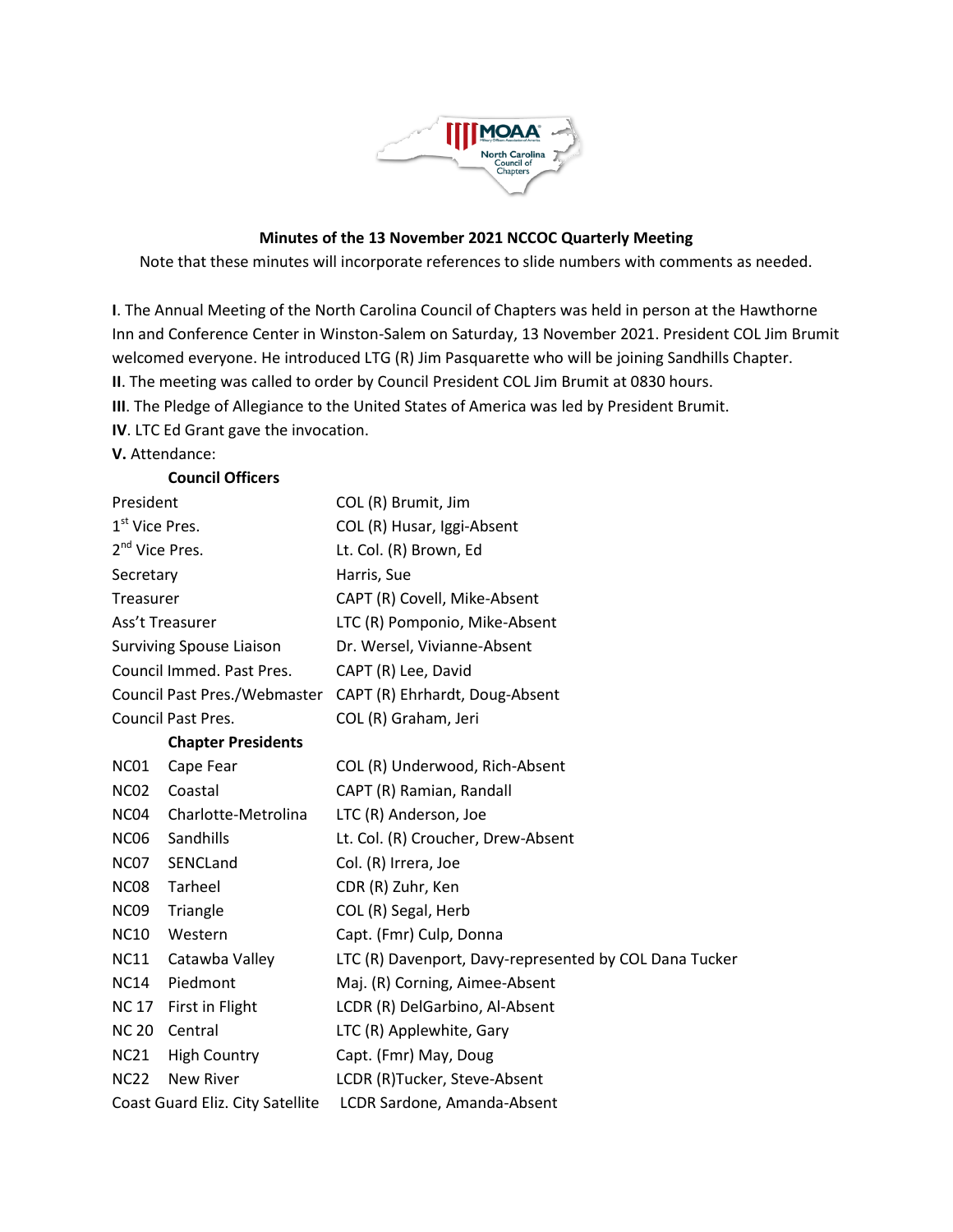A quorum was present.

**VI**. Approval of 18 September 2021 Quarterly Council Minutes: **COL Herb Segal made a motion to approve the minutes.** LTC Joe Anderson seconded the motion. The minutes were approved unanimously.

**VII**. Treasurer's Report: COL Jim Brumit presented the Proposed Budget with actual expenses (**slides 02 and 03)** The finance committee has considered raising the per capita dues to increase revenue. Changes to the New Member Incentives may be made in the future. The new board will review the budget. **Capt. Doug May moved to accept the budget.** CAPT David Lee seconded it and it passed with one opposed. COL Dana Tucker asked what would cover the deficit we face. President Brumit replied that we have \$15,000 with no restrictions on how it is to be spent that can be used for that. We only have \$500 that is restricted for use for establishing satellites.

**VIII.** COL Brumit reported on Advocacy In Action, the team of eight members had three priorities at the Federal (National) Level. All Representatives were contacted this year because of Virtual contact. At the State Level, we are still Yellow but our aim is to achieve Green status. Tax relief for retirees would be a significant step toward that goal **(slides 04-08)**. CDR Ken Zuhr asked that we use the term "Retirees" instead of "Veterans" for our goals. DSLO achievements include transfer of professional certification in North Carolina from other states within a short window of time.

**IX** Lt. Col. Ed Brown reported on membership goals, incentives and achievements, referring to **slides 09- 15**. Membership goals have been met and with much progress toward meeting them. They are detailed on the slides. CDR Ken Zuhr asked about the new requirement in the National Bylaws that a new chapter must have 100% national members. CAPT Jim Carman, Vice President of Council/Member Chapter Support National MOAA said that they are not able to enforce that. Ken observed that chapters can have shadow members, such as honorary members who are not on the Committee Module. COL Jim Brumit added that we have made great strides in membership growth during the pandemic despite some chapters scrubbing their membership list. He pointed out that in 2020, First in Flight met 25% of their membership goal and Coastal exceeded the 25% recruiting goal. Membership is trending upward but our membership is down drastically from 15 years ago. COL Dana Tucker asked if there is cross-talk with other military groups such as the American Legion, VFW, etc. LTC Joe Anderson said there is collaboration at the chapter level for local activities but nothing at the state level. COL Herb Segal said that Triangle Chapter has partnered with the National Guard. Jim Brumit referenced transition packages/literature for people leaving military service as possible information about MOAA. Most bases will not allow MOAA because they are concerned about the lobbying aspect of MOAA. Jim Carman said that an association like ours can provide career advice or disability claim assistance on base. He suggested starting with the base commander for permission to be on the base. We are on solid ground being on base per the Secretary of Defense office. Other potential MOAA members are graduating senior ROTC members. LCDR Mark Sandvigen suggested setting up satellite chapters on college campuses. Jim Brumit said that is possible but up to the local chapter. He will be working on setting up satellites in 2022, holding Meet and Greets and sending cards from National. There is one strong